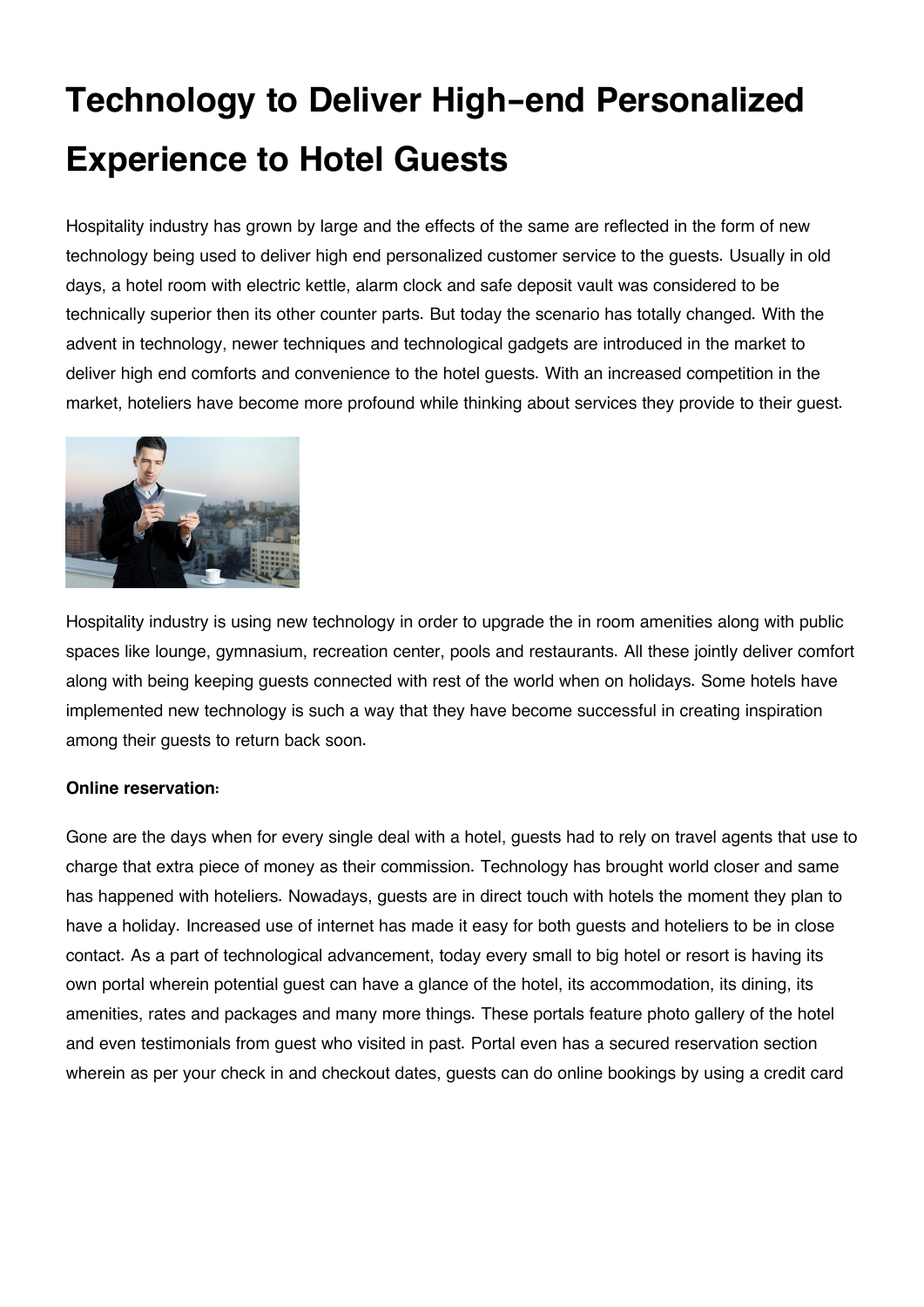or bank transfer facility.



## **Latest technical gadgets installed in hotels:**

Hotel rooms and public spaces in the hotels like clubs, restaurants and lounges are all equipped with latest technical equipments that make the stay most convenient and comfortable. Such technological implement in the hospitality industry have left a very fine demarcation line in between business and leisure travel. With all facilities intact in the hotel, businessmen and top executives nowadays plan a business trip which is more of a leisure trip with their family. Some of the most popular in room and public spaces technical gadgets include:Full HD flat screen TV and mirror TV: Guests rooms are equipped with large screen fully high definition televisions along with dish antenna offering wide range of regional and international channels to cover almost all subjects that can meet the requirement of varied guests. Along with rooms, even bathrooms are today designed to give more personalized environments. Large bathrooms with ultra modern amenities include mirror televisions that have become centre of attraction in bathroom, gyms, sauna, spa and swimming pools. They are technically sound with touch screen panels and digital channel tuning.Music system with surround sound and Ipad docking stations: Music has been a common liking of large part population. Hoteliers have taken impactful steps in enhancing their guests stay while they are away from their music systems installed back in their house. Hotel rooms offer powerful music and DVD players along with Ipad docking stations that are widely used by hotel guests to listen to their favorite music or watch a film in hotel room and at times in hotel lobby.Convenient electrical connectivity panels: At times, it happens that when you travel with lots of electrical gadgets, you need to jump around to find appropriate electrical connection point. Today's advanced technology has made it simple for hoteliers to install convenient power sockets that vary in voltage as per the requirement of your electrical gadgets.State of art control panels: Fully equipped electrical panel are installed by the side of the bed. These panels have controls for managing curtains, air conditioners and lights as per their mood. They even provide facility to enable do not disturb signage outside the room and can also set wake up calls.Wi-Fi and high speed internet: Gone are the days when while on holidays, people need to roam around the hotel to find appropriate place like a cyber café to get good internet connectivity. Today hotels are all equipped with free Wi-Fi connections offering high speed internet in each and every nook and corner of the hotel. Some hotels have even gone beyond that to provide high speed internet in hotel cars.Virtual room keys: It is the most advanced technology today used in hi-tech hotels where iphone are given to guest when they step in the hotel. These phones helps guest to find their rooms and sensors fitted in the phone unlocks the room when guest are close to the room.Energy saving equipments: Along with being technically sound, hospitality industry have now become environment friendly and believe in taking steps to enhance energy saving. Today hotel room